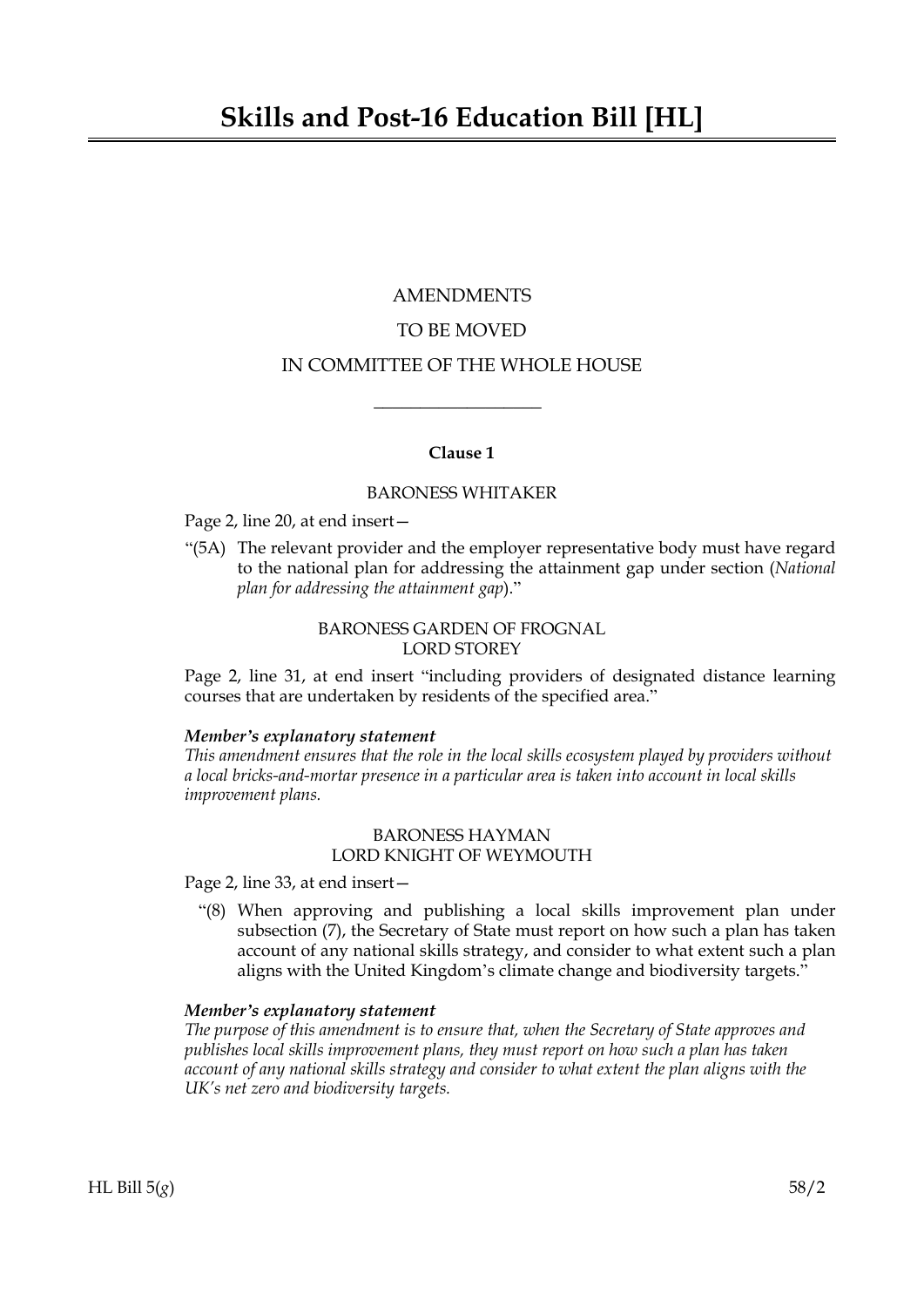### **Clause 7**

#### LORD KNIGHT OF WEYMOUTH

Page 10, line 14, at end insert ", but these must include how its decisions align with the United Kingdom's climate change and biodiversity targets."

#### **Clause 16**

#### LORD KNIGHT OF WEYMOUTH

Page 18, line 38, at end insert ", including in relation to how ITT(FE) courses align with the United Kingdom's climate change and biodiversity targets"

Page 19, line 3, at end insert ", including in relation to how ITT(FE) courses should align with any national skills strategy and in particular the United Kingdom's climate change and biodiversity targets;"

#### **After Clause 25**

#### BARONESS WHITAKER

Insert the following new Clause—

# **"National plan for addressing the attainment gap**

The Secretary of State must issue a national plan for those who have not achieved grade 4 or above in GCSEs in—

- (a) English, or
- (b) mathematics,

for the purposes of supporting such people to achieve a level of attainment in those subjects through higher education, further education or technical education, as is necessary to advance their skills and education."

#### LORD BAKER OF DORKING LORD ADONIS

Insert the following new Clause—

# **"Information about technical education: access to English schools**

- (1) The Education Act 1997 is amended as follows.
- (2) After section 42A insert—

## **"42AB Information about technical education: access to English schools**

- (1) The proprietor of a school in England within subsection (3) must ensure that there is an opportunity for a range of education and training providers to access all registered pupils during Years 8 and 9, Year 11 and Year 13 for the purpose of informing them about approved technical education qualifications or apprenticeships.
- (2) The opportunity under subsection (1) must take place between 1 September and 28 February in each academic year.
- (3) A school is within this subsection if it provides secondary education and is one of the following—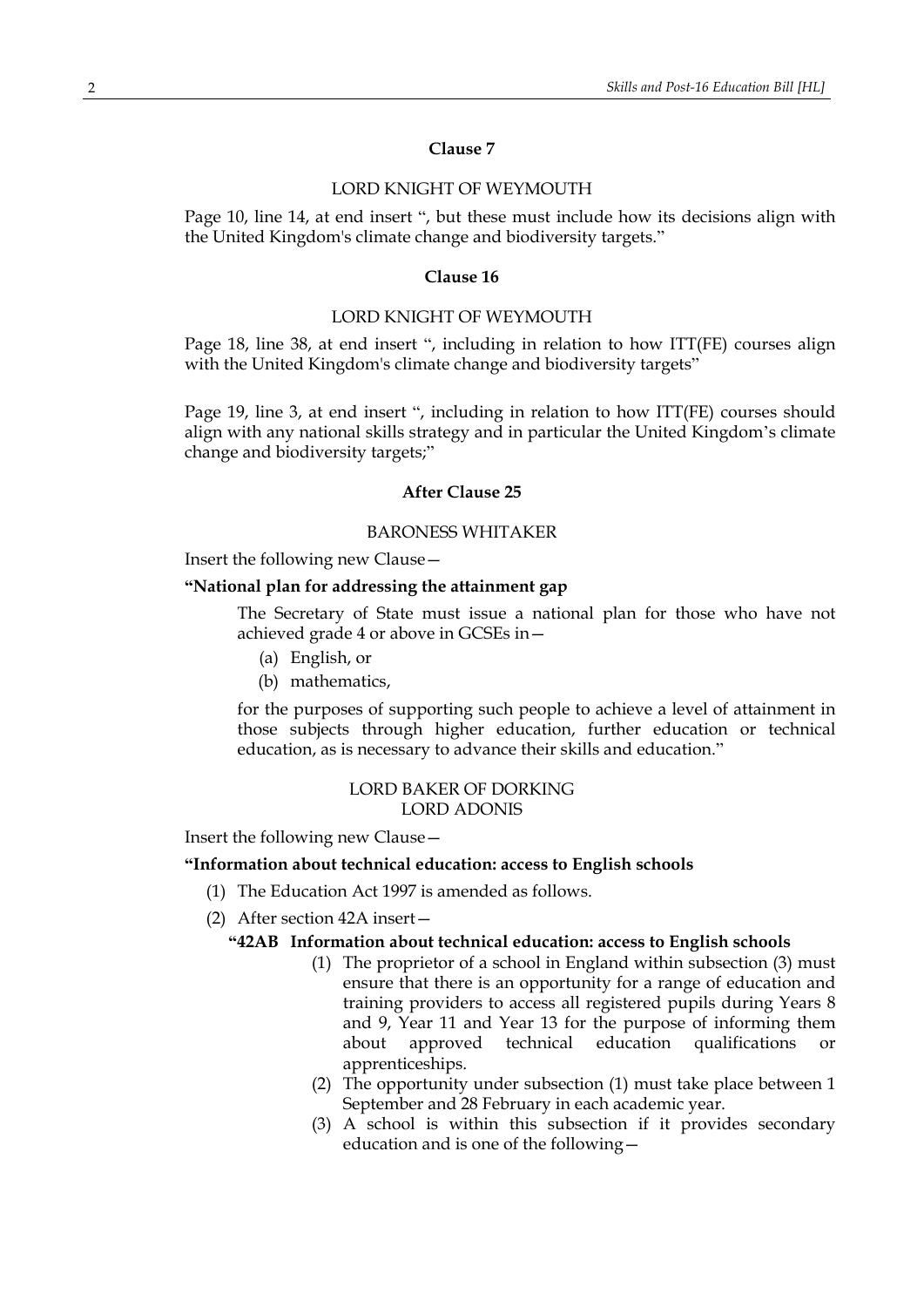## **After Clause 25** *- continued*

- (a) an Academy;
- (b) an alternative provision Academy;
- (c) a community, foundation or voluntary school;
- (d) a community or foundation special school (other than one established in a hospital);
- (e) a pupil referral unit.
- (4) The proprietor of a school in England within subsection (3) must prepare a policy statement setting out the circumstances in which education and training providers will be given access to all registered pupils for the purpose of informing them about approved technical education qualifications or apprenticeships.
- (5) The proprietor must ensure that the policy statement is followed.
- (6) The policy statement must include—
	- (a) any procedural requirements in relation to requests for access;
	- (b) grounds for granting and refusing requests for access;
	- (c) details of premises or facilities to be provided to a person who is given access.
- (7) The proprietor may revise the policy statement from time to time.
- (8) The proprietor must publish the policy statement and any revised statement.
- (9) In this section "approved technical education qualification" means a qualification approved under section A2DA of the Apprenticeships, Skills, Children and Learning Act 2009.""

# *Member's explanatory statement*

*This amendment will make it a duty for secondary schools to allow access for alternative education providers to meet all students aged 13-14, 15-16, and 18 annually between 1 September and 28 February as school enrolment lists close in March. At present this duty does not exist.*